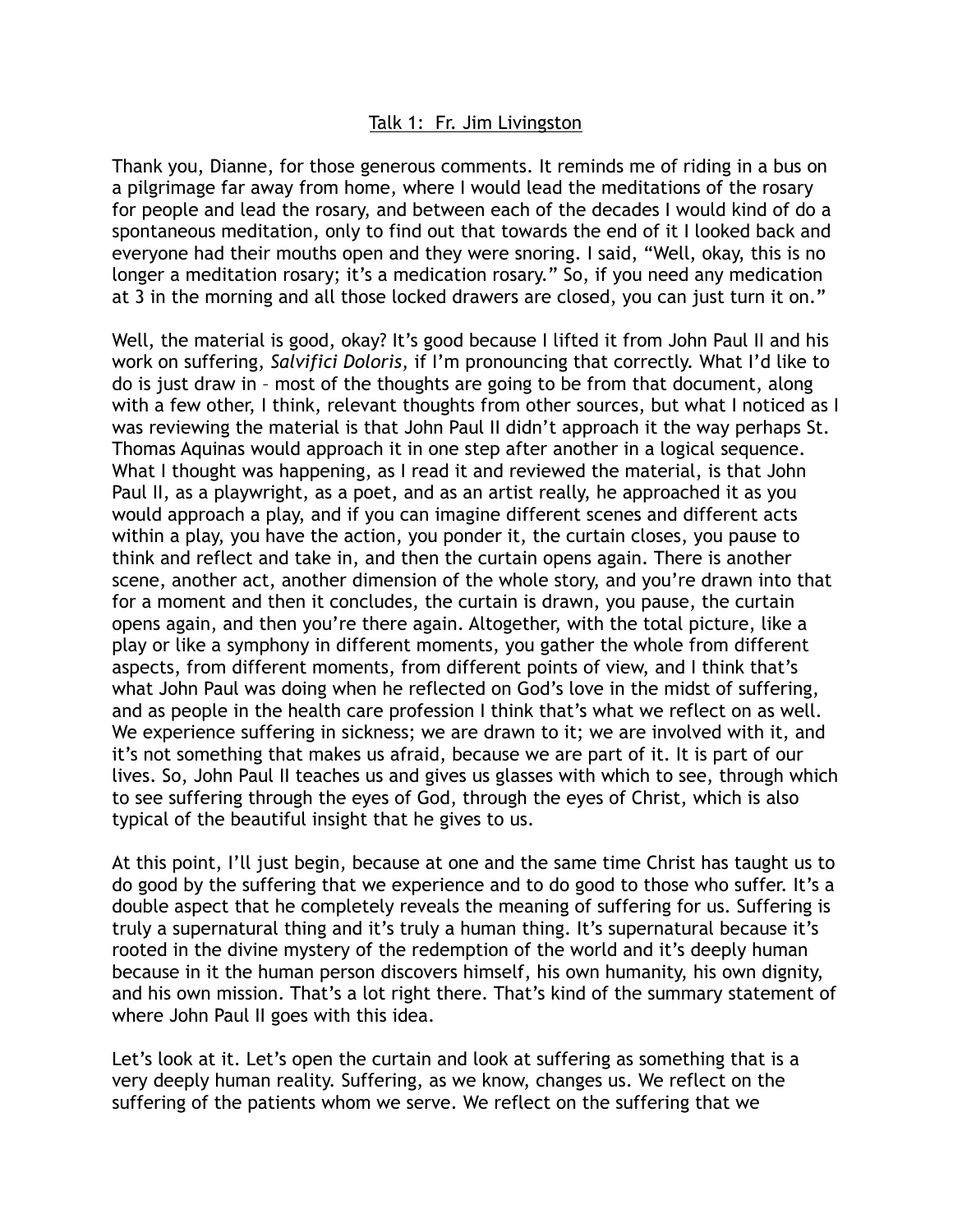ourselves experience as human beings. Suffering changes us. Suffering passes – we know that it's a temporary thing. Let's say we get sick, or we go through financial difficulty, or we go through difficulty in marriage or in the family. The time of suffering is temporary, but that we have suffered will never pass, because it changes us. It leaves its mark; it leaves a mark for all of eternity. You can think of it this way. God holds in his hands a little silver tray, and the silver tray is filled with our life. Our life is a series of piles of sand – little piles of sand in the silver tray, and some of those piles of sand are the joyful times of life, the happiness, the laughter, the times of life that give spice and refreshment and vim and vigor to our lives. Those are the wonderful piles of sand that we like to remember. We take snapshots of them and we put them in our memory books, but there are other times of life that are filled with sorrow and tears and suffering, and those are parts of our lives too. We may be afraid of remembering them and we may not want to remember them, but that's part of our life.

So, what does God do with this little silver tray containing our life? He begins to sift it; He sifts it ever so gently; He sifts it until all the piles are just one level of sand, and those moments of suffering have been integrated into the whole of who we are. Those times of suffering are the times that change us; those are the times that have really changed the direction of our lives. They have made us deeper. They have gone in and taken root, and we all know that those are the times that transform us. That's the nature of it. Suffering has a power to it, and for that very reason suffering has a mystery to it, and you might even say it has a dignity to it, because through the experience of suffering it is something that opens our eyes to eternity. It opens our eyes, our minds and our hearts to the dignity of our humanity. It gives us a perspective and it reveals to us who we are. Joy, for all of its attractiveness, does not have the power to reveal to us who we are, but suffering tests us. Suffering opens the door to our true nature, if you will, and that is a deep form of suffering, but it's also a very deep grace.

You might think of it this way. There was a precious and beautiful day when God took each of us by the hand. He brought us into this life, into this world of family, of work – a life of laughter and tears, a life of many things – of accomplishing, of friendships. We build, we reproduce, we have families, and we have all manner of experiences, because God took us by the hand and brought us into this world of the living, this land of the living. But there is also a day when God takes us by the hand – it is really a precious and beautiful day – He takes us by the hand and He leads us into the land of suffering. We begin to lose the things that we cherished, the health that we have expected, family members. Maybe it's a gradual thing. We lose our hair, right? I've done that. And you say, "What happened to you, Father? I haven't seen you for five years. You look different." And I say, "Well, we all fill out. I don't know." We lose our hearing, right? We lose our eyesight, we lose our vim and vigor, we lose our shape, or perhaps it's unexpected and more hurtful than that. We experience some kind of abandonment or rejection. We experience some kind of failure. Maybe somebody fails us. Maybe we ourselves are tested and fall, but we realize and we experience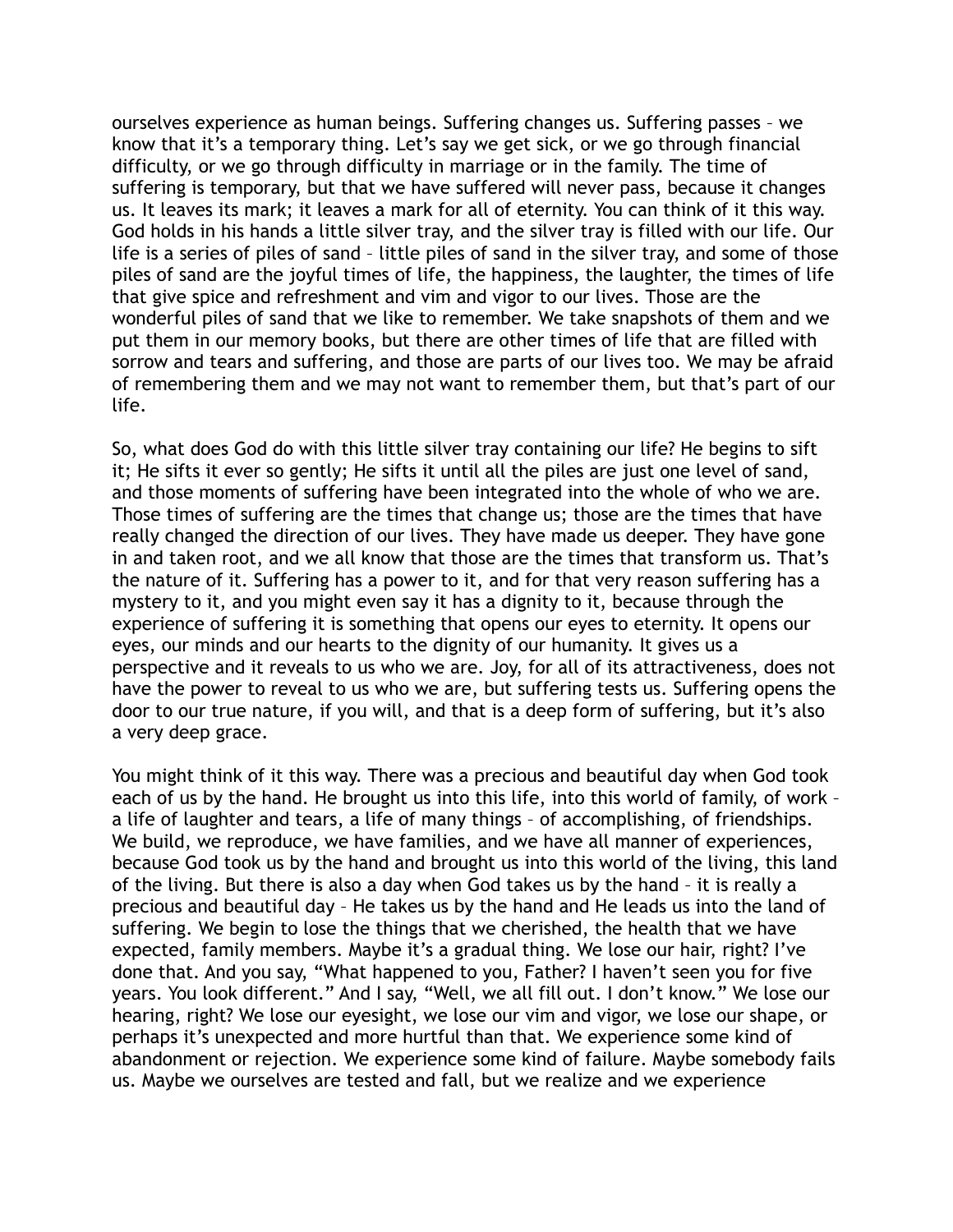suffering in different ways. Somebody hits us on the highway. A loved one goes off to war and doesn't come back. Somebody that we love falls from cancer.

There are so many ways that we experience suffering. But God has us by the hand in this, and through this experience of suffering it is then that we learn to love; it is then that we learn to hope; it is only then that we learn to believe. How can we truly believe unless we are tested and we have nothing to hold onto but what is promised us and what is told to us. How can we learn to trust when we are so filled with security – things that make us secure. How can we truly trust and hope, and how can we truly love until that time when we have to love without feeling being loved back in return? Suffering produces something within us, so it isn't until God takes us by the hand and leads us into this land of suffering that He is able to take us by the hand and lead us into the land of love, into the land of true faith and hope and trust.

You see, suffering is a deeply human thing, and it's something that transforms us and changes us. What is it, after all? John Paul II notes that suffering is just a human response to an evil. There are privations; there are things that are taken away, losses that we face. One of the definitions of evil is the privation, the absence of some good that is supposed to be there, and suffering is really an appropriate human response to that privation. In that sense, it is also a good, because far better that we suffer in the face of a privation or in the face of an evil than that we be happy about it. It would be awful if we had been hit by a car and somebody comes up and starts laughing at us, you know? Far better that someone sheds tears over the pain that another person experiences. St. Peter says that it is better to suffer for doing good and be persecuted than to suffer in punishment for doing evil. So, it's an appropriate human response to the absence of a good, to a privation, but as deeply real for us as human beings as it is, suffering finds its greatest and deepest meaning as something that is supernatural. We can't really understand suffering without reference to God, because we are made in God's image and likeness, and in order to understand the experience of suffering, we must turn to God.

That's where John Paul tells us to behold the Cross of Jesus Christ, because Christ suffered deeply; He suffered greatly. When John Paul II looks at Jesus, he reflects that the mystery of the redemption of the world is in an amazing way rooted in suffering, and the suffering of Jesus finds in the mystery of the redemption its surest point of reference. So, redemption and suffering – they seem to go together. Look what Jesus did. He overcame sin by his obedience unto death; He overcame death by his Resurrection. In His suffering, Christ undid the ultimate privation – our eternal separation from God. Through His suffering, Christ accomplished the work of salvation, the redemption of the world. Think of it. Our redemption took place in the context of suffering, and that's what John Paul II is – you can just see him pondering the mystery of the cross. He is standing beneath the cross with Mary and with the beloved disciple, John, and he is simply witnessing this mystery, and he's accepting it, and he's pondering it, and the understanding of it comes gradually. You know, why is it that, as we stand beneath the cross with Mary and John and those disciples who remained, how is it that suffering redeems us? Why is it? And yet, it truly is.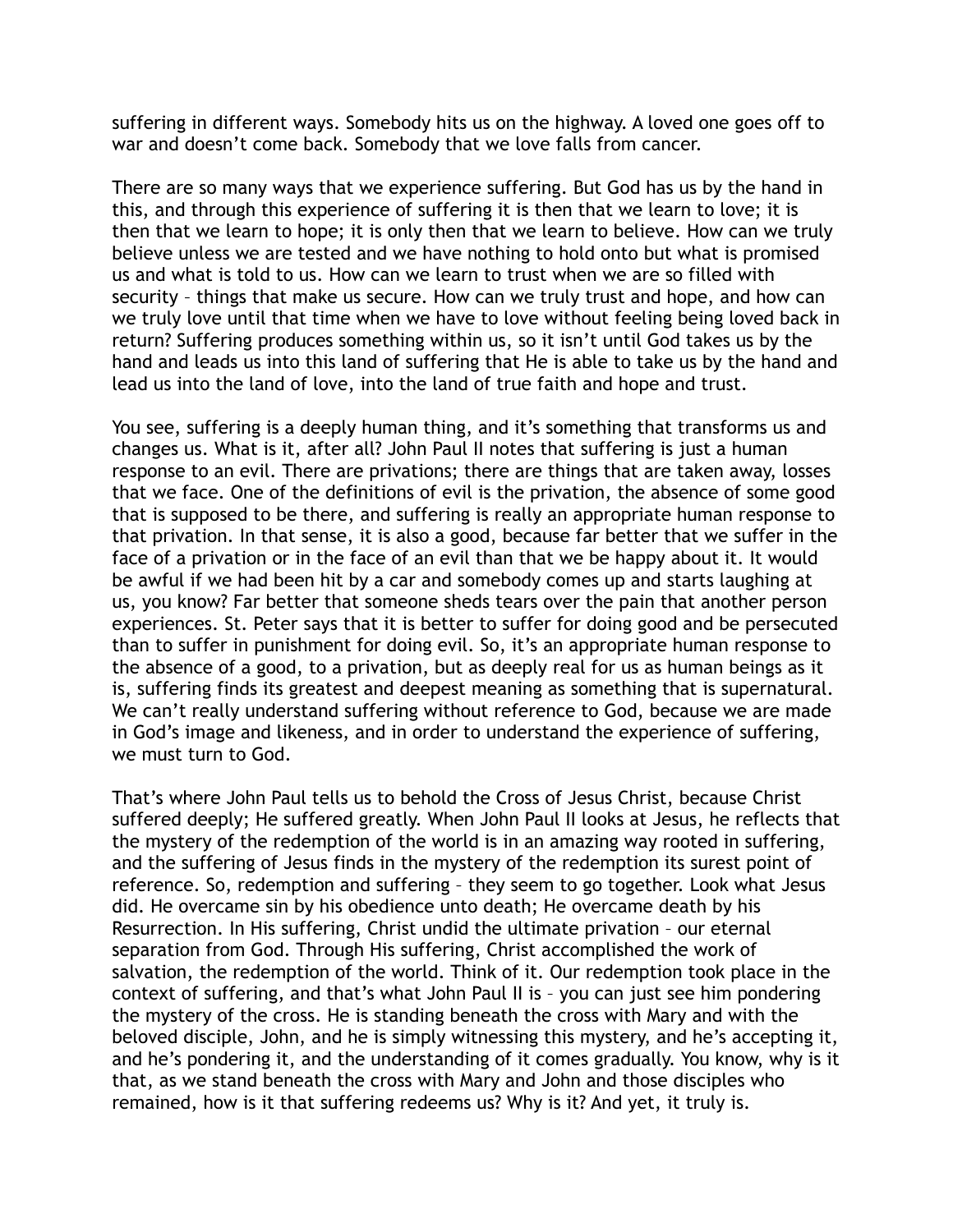Then we go. As the curtain closes and the curtain opens again, we realize that the next scene tells us in a deeper way who we are and who God is, in the midst of suffering – suffering and love. Christ satisfies God the Father's eternal love. Christ satisfies the Father's thirst for love. God so loved the world – He so loved you and I – He so loved mankind, that He sent his Son, Jesus, into the world, out of love for sinful man. God the Father thirsts for love; He thirsts for love for His creatures, for His children, and Christ satisfies the Father's thirst for love, because Christ has a burning love for us – for you and I. In faithfulness and fidelity to that love, He condescends to enter into our humanity, into a humanity that is wounded by suffering, into a humanity that is burdened by suffering, by sin, by death and by separation from God, and out of love Christ allows Himself to be deprived of good – in other words, to suffer – in order to restore us to friendship with God. What did God's love for mankind meet? God's love for man met rejection. God's love was rejected. God's Word was rejected, God's Son was rejected, God's love was rejected, and that made Christ suffer. Christ suffers the absence of love within every human heart, from every human sin. That's what made Christ suffer. He thirsted so much with God's love for mankind, and that love was rejected; it was not accepted, and that was the privation of good that made Christ suffer.

Then John Paul goes on to reflect that we suffer in many ways. We have very many different kinds of privations. We have physical privations – the lack of our health. We have mental, emotional, spiritual and relational privations. All of these experiences of goods that are not part of us that should be there, and through the absence of these goods we experience suffering. And out of His love for us, Christ makes it possible for us to share the sufferings that we experience. All of our sufferings we are able to share with Christ's, and because Christ's suffering was redemptive for the world, therefore through the suffering that we experience, when we share it with Christ, we share in the work of redemption. Let's say that again. We share our sufferings with the sufferings of Christ and, because Christ's suffering was redemptive, therefore the suffering that we experience, shared with Christ, is also part of the work of redemption. We are able to be co-redeemers with Christ, because Christ in His goodness and in His love for us gives us that dignity. In this way, all our human suffering touches the divine. Our human suffering becomes something supernatural, the privation that we experience, the lack of good that we experience, our human response to it in particular – our human response, our internal response to the lack of good, our suffering – it doesn't matter what it is. It doesn't matter the source; it doesn't matter the specific kind of it. The fact is, in our hearts we feel the absence of the good and we unite that experience of our hearts to that of Christ. We take this mystery of suffering and we simply hand it over to Christ, who places it within His heart and the mystery of His suffering, which is redemptive, makes our suffering coredemptive with His.

Then we stand at the foot of the cross and we ponder this mystery, that in some way, because of God's generosity, our suffering is now placed in His heart and our suffering is part of that mystery of Christ's cross. So much does He love us that even suffering is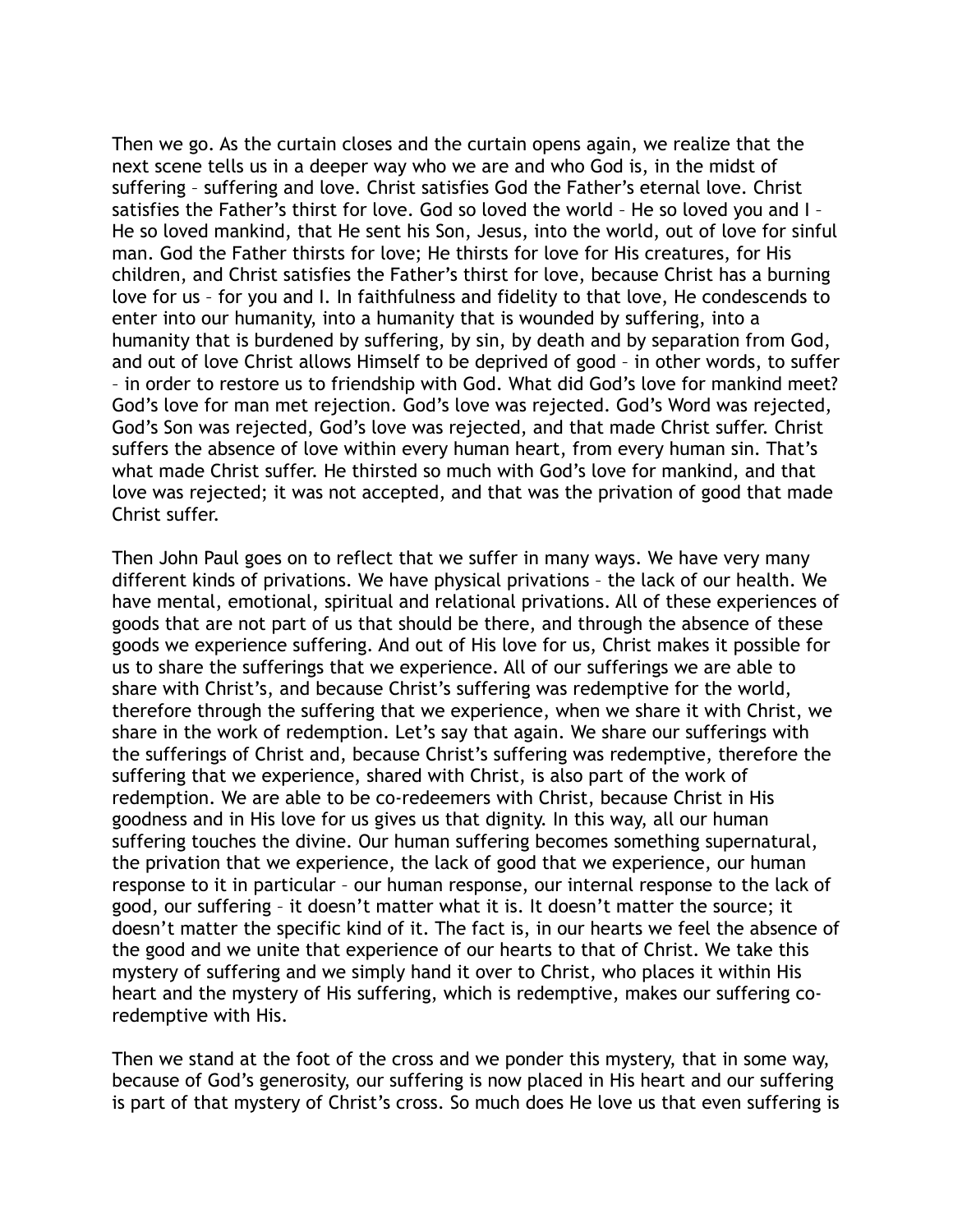a way that draws us into the mystery of God; it is redemptive for us. That's how our suffering draws us to God, but what about the mystery of drawing us to one another. Let's close the curtain, let's pause, let's open it again and look at this mystery from still another point of view. How does suffering unite us to one another? Suffering, says John Paul II, enables man to unleash love, love reaching out to help a suffering person is called mercy. For a moment, think back to the last act, how God Himself is mercy. When we are merciful to someone else who is suffering, we are sharing in the life of God. We are doing what God would do, by looking at suffering not so much in our own hearts, but finding it in someone else's heart. What is our response? We are drawn to that person. Love is drawn out of us. The response of our heart, when we see suffering in another person, is to reach out to that person in love and mercy, in merciful love, in compassionate love, and the beautiful thing about it is this: It is that merciful love is not a one-way street.

This is classic John Paul the Great. Merciful love is never unilateral, because the one who gives mercy is always receiving mercy himself. In being merciful to another person, man is restored to his original dignity. We become more fully human, and man receives the gift of mercy from those to whom he is directing his acts of mercy. The giver and the receiver are united in a spirit of mutual brotherhood, and John Paul II says this – that unless the person who gives mercy to another realizes and understands that he is truly receiving mercy from the one that he gives mercy to (I split my infinitives, but that's the best I can do right then), then he said he cannot truly be acting in a merciful way.

How can we say this in another way? If I give, then I will truly receive. If I give, then it will be given back to me, poured into the chalice, running over. It will return to me. If I love my neighbor with a merciful love, then I will – oh, how about this? Okay. You know how the apostles gave. When they distributed the bread and the fish on the hillside, it came back to them - twelve baskets full, or seven baskets full, a basket for each of the apostles, a basket for each of the disciples who contributed to the distribution – it all came back to them. You see? If you are merciful, then someone will have mercy on you. That's the give and take of the gospel of the economy of salvation, and if I give – if I'm poured out – then I will be filled up. It's not until I'm poured out that I will be filled up. That's the supernatural mystery of it, but what it means is this – that I do not stand on a pedestal because I give love and mercy to the one who is suffering; rather, I am standing in the bread line myself. I am hoping to receive, and that's really the only way that I will receive, because the one to whom I give mercy is really the one who is having mercy on me. I MUST give mercy to others, if I hope to have mercy given to me. He is doing me a favor by my going to his bedside. That one on the operating table, that one in the sick room, that one in the hospital room is giving me my life. That one is placed there by God so that I can find my salvation, because unless I go to that room, unless I go to that patient, unless I reach out to him, I will be forever isolated; I will be forever alone. I cannot not go to that person. I must. Whoa be to me if I don't, because that is my path of salvation, that is my path of redemption, and that is my path of mercy.